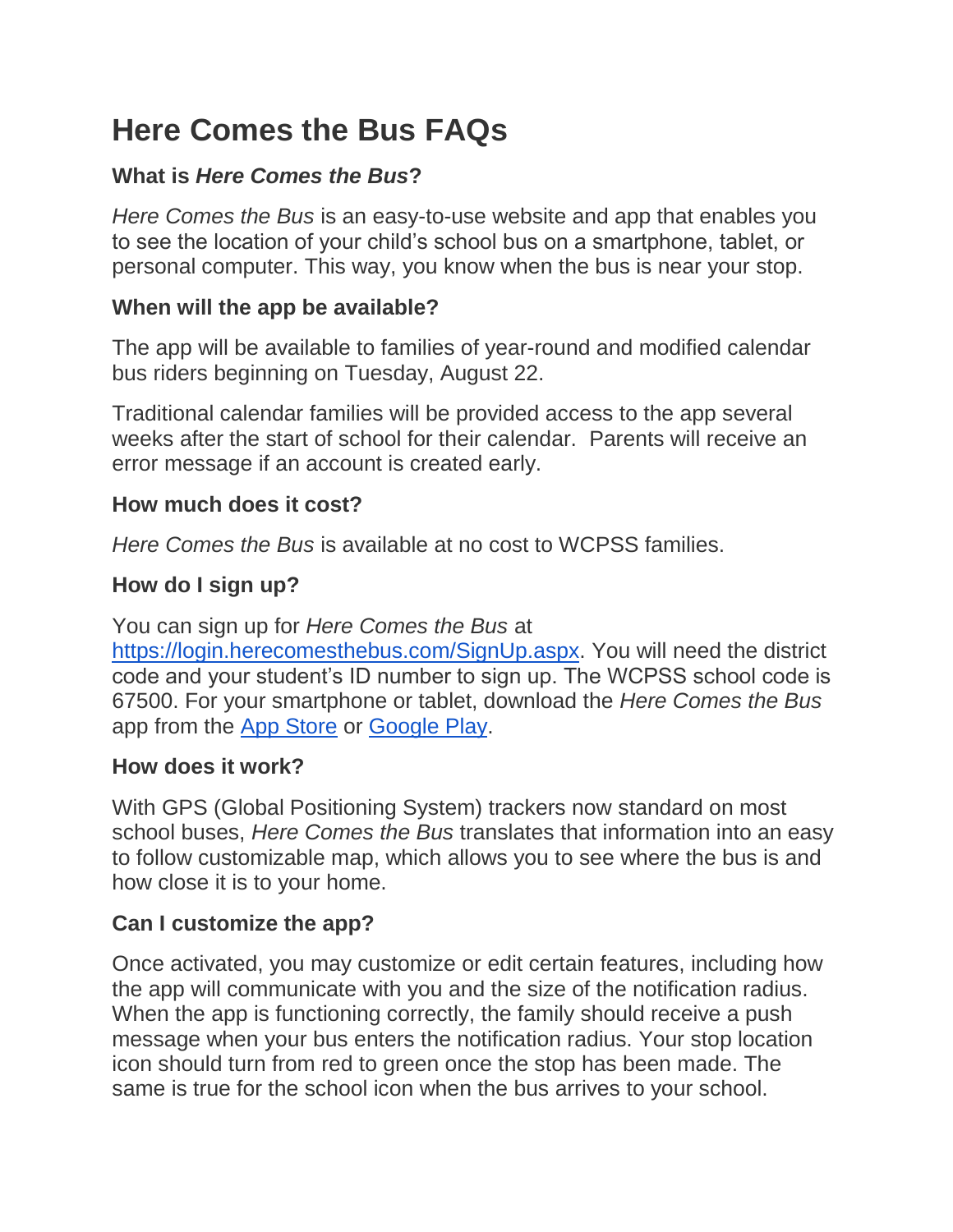## **What If there is a bus substitution?**

WCPSS Transportation makes bus substitutions to perform preventative maintenance and in response to the management of drivers.

Based on how you customize the app, you will receive a push notification with a message similar to the following when a substitution is made:

*Bus A1234 has been substituted with bus A5678 for the AM route. Please monitor the bus in the app or website as you may not receive your arrival notification via push or email.*

When a substitution is made, some features of the app may not work. For example, your student's bus stop and school stop may not change from red to green when the stops are made. However, you should still be able to track your student's bus.

## **Is the information private and secure?**

*Here Comes the Bus* uses HTTPS, just like a bank or online store, which means that all communications between your web browser and the site are encrypted and secure. (That's what the *S* in "HTTPS" stands for – *secure.*)

### **What's the difference between the mobile app and the website?**

The primary difference is how you access the data. The look and feel is different on a mobile device for better on-the-go use.

### **How do I contact customer service?**

If the question or concern is related to a bus service issue, please go t[o](http://www.wcpss.net/transportation) [www.wcpss.net/transportation](http://www.wcpss.net/transportation) or call 919-805-3030. Here are examples of service related issues:

- Why is my bus behind schedule?
- Why is there is a bus substitution?
- I'm moving and will need to request bus service at my new address.

If the question or concern is related to how the app works, please contact HCTB Customer Support. Once you are logged into your account, the link to HCTB Customer Support can be found by selecting *Help*. Additional resources can be found there. The following are examples of app related issues:

• How do I change the notification radius?